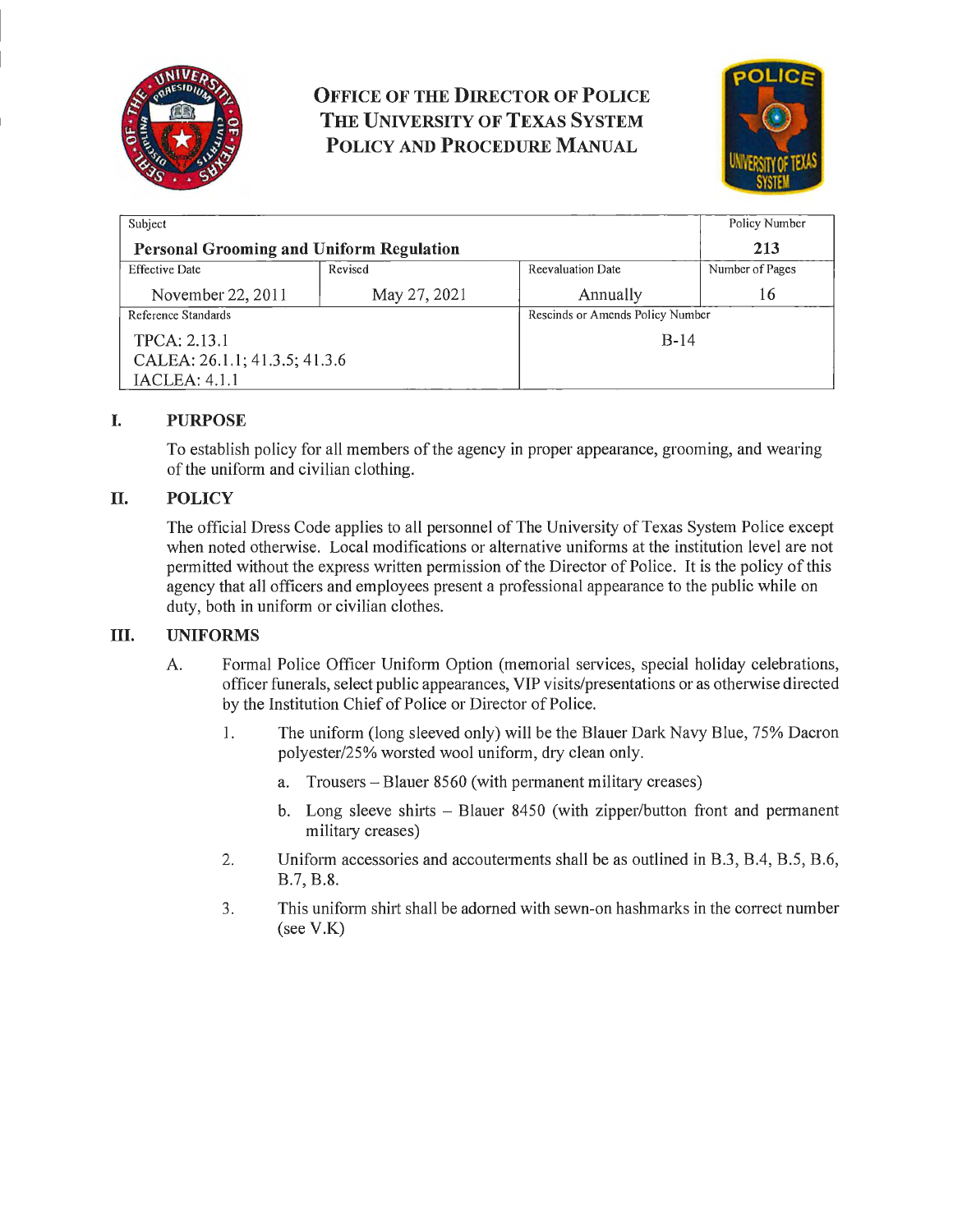- B. Class "A" Police Officer Uniform (Patrol, Office or as otherwise directed by the Institution Chief of Police or Director of Police)
	- 1. The shirt will be the midnight navy blue 5.11 A Class Tac lite PDU, 4.4 oz. Tac lite (advanced ripstop), 65% polyester/35% cotton blend: Teflon treated, color fast, wash and wear (dry cleaning permissible), epaulettes, badge tab, front zipper, armpit vents, mic-cord pass through, adjustable cuffs, permanent creases, bi-swing shoulders, self-adjusting gripper waistband, no document pocket; the long sleeve shirt shall be adored with sewn on hashmarks in the correct number (see V.K)
		- a. Men's long-sleeved model #72365-750.
		- b. Men's short sleeved model #71167-750.
		- c. Women's long-sleeved model #62365-750.
		- d. Women's short-sleeved model #61167-750.
	- 2. The trousers will be the midnight navy blue 5.11 A Class Taclite PDU, 6.14 oz. Taclite, ripstop 65% poly/35% cotton fabric.
		- a. Men's model #74370-750.
		- b. Women's model #64370-750.
	- 3. The standard uniform hat will be either a traditional round top full fabric LAPDstyle navy blue hat or straw, four point "Campaign Style" hat with a three-inch brim. Supervisory personnel will wear a gold-colored rank band and nonsupervisory personnel will wear a silver-colored rank band.
		- a. Straw model  $#X8$ , mfg Keystone uniform hat.
		- b. Fabric model #R-13, mfg-Keystone uniform hat.
	- 4. The uniform tie will be the black in color 100% poly black fabric Samuel Broome model numbers;  $90010 - 3.0 \times 18$ " tie,  $90043 - 3.0 \times 20$ " tie, or  $90063 - 3.5 \times 22$ " tie.
		- a. No silk or glossy material is acceptable.
		- b. The tie will be of the clip-on, "break-a-way" type.
		- c. Supervisory personnel may wear a plain, gold-colored tie tack or clasp.
		- d. Non-supervisory personnel may wear a plain silver-colored tie tack or clasp.
		- e. No ornament representing a lodge, fraternal order or any organization will be worn with the uniform.
		- f. The tie will be worn with long sleeved shitts.
		- g. A black turtleneck shirt may be worn under the shirt in lieu of a tie with the approval of the Chief of Police or Director of Police.
	- 5. The uniform shoe will be black in color with a rounded plain toe and plain heel, not to exceed 3/4 inch in height.
		- a. Boots that have the same appearance as the uniform shoe will be acceptable.
		- b. Tactical sports-style shoes that have the same general appearance described in this paragraph will be acceptable.
		- c. Boots with western style heels and pointed toes will not be worn.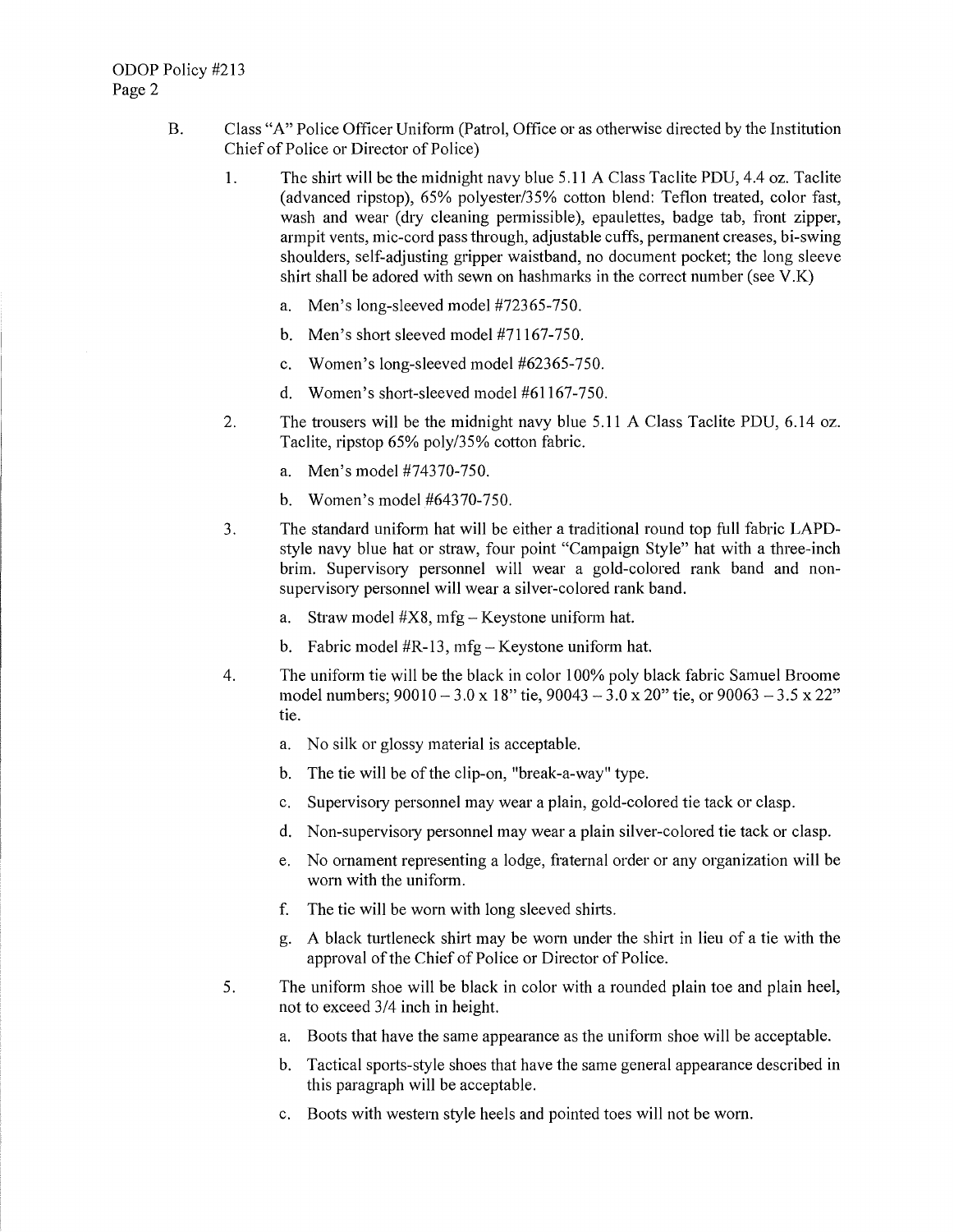- d. Patent leather or Corfam shoes with high gloss poromeric material are also acceptable.
- e. The footwear shall have a shined finish.
- f. Socks, when visible, will be black in color.
- 6. Leather gear will be the standard Sam Browne in black basket weave leather finish.
	- a. The belt will be buckle-less or have a black buckle.
	- b. All belt-related equipment items shall match the finish of the belt.
	- c. The belt may be Velcro style.
	- d. The belt shall maintain a shined finish.
- 7. The trouser belt will be a plain black or basket weave, not less than 1-3/8 inch in width and will be worn anytime an equipment belt is worn. The trouser belt may also be of the style, with Velcro, that is worn with the Sam Browne equipment belt.
- 8. T-shirts worn with the uniform shall be black or navy blue in color.
- 9. An alternative to III.B.6 above is the nylon belt noted in III. D.6 (for Class A only).
- C. As an alternative to the above-described Class A uniform, the following is an authorized option: Blauer manufactured "Supershirt" and "Classact" pants (male and female).
	- 1. Shirt style #8436/8436W, long sleeve, wool blend, 75/25, 10.5 oz., dark navy.
	- 2. Shirt style  $\#8445/8446W$ , short sleeve, wool blend  $75/25$ , 10.5 oz., dark navy.
	- 3. Pants style #8554/8554W, wool blend, 75/25, 11 oz., twill weave, 10% stretch, dark navy.
- D. Class "B" Police Officer Uniform Options (Patrol Optional, Special Operations)
	- I. The uniform shirt will be the midnight navy blue 5.11 model B Class Taclite PDU with document pocket.
		- a. Men's long-sleeved model #72366-750.
		- b. Men's short-sleeved model #71168-750.
		- c. Women's long-sleeved model #62366-750.
		- d. Women's short-sleeved model  $#61168-750$ .
	- 2. The trousers will be the midnight navy blue 5.11 model B Class Taclite PDU, 6.14 oz 65/35 Taclite ripstop, self-adjusting waist, flat front, permanent creases, cargo pockets, and flashlight pocket.
		- a. Men's model #74371-750.
		- b. Women's model #64371-750.
	- 3. The uniform shorts will be the 5.11 43057-724 dark navy.
	- 4. The uniform hat will be the designated navy-blue baseball cap.
	- 5. The uniform footwear will be the same as for the class "A" uniform.
		- a. In addition, black tactical style boots are approved for the class "B" uniform.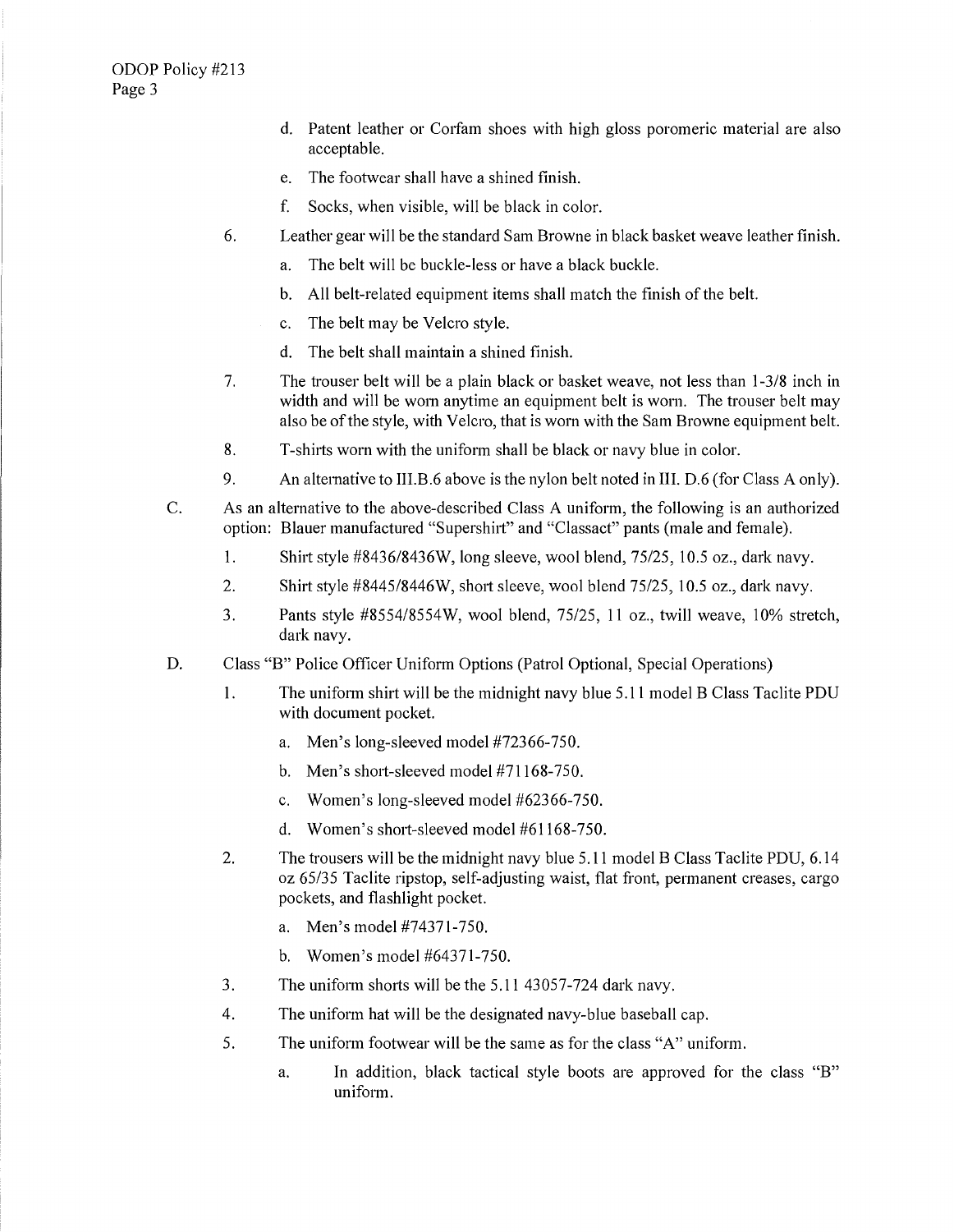- 6. The equipment belt will be the same as for the class "A" uniform. The equipment belt may also be nylon cordura or "mirage" nylon Sam Browne style with black hardware and fasteners.
	- a. All component parts of the belt must match the material, color, and design of the belt.
	- b. A minimum of four keeper straps will be worn to secure any style equipment belt to the trouser belt.
- 7. As an alternative to the above-described Class B Uniform, the following is an authorized option: Vertex Manufactured (LAPD Navy Blue), 65% polyester/35% cotton
	- a. Shirt Style VTX 8100 NV
	- b. Pants Style (Male) VTX 8000 NV
	- c. Pants Style (Female) VTX 8050 NV
- E. Class "C" and "D" Utility and Tactical (non-SRRT) Uniform Options (at direction of Chief of Police)
	- 1. This optional uniform is intended for use as designated by the Institution Chief of Police.
	- 2. This optional uniform can serve as a substitute or replacement for the Class "B" uniform as designated by the Institution Chief of Police.
	- 3. This optional uniform is authorized for purchase as follows ("W" denotes women's style, "04" denotes dark navy blue):
		- a. Blauer 8740-04/8740W-04 S/S Shirt
		- b. Blauer 8730-04/8730W-04 L/S Shirt
		- c. Blauer 8830-04/8830W-04 BOU Pant
		- d. 5.11 Tactical Pant (Stryker) Model #74369 Stone
	- 4. Sewn-on shoulder patches, embroidered UTSP Badge, sewn-on name tab and sewn-on rank insignia are required with this uniform option.
	- 5. With this uniform option (and only with this uniform option) an external Load-Bearing Body Armor Vest (LBV) may be worn so that equipment ( other than the sidearm) normally worn on the Sam Browne belt or otherwise tactically required can be shifted to the vest and secured by pouch or equivalent. The only authorized external LBV is as follows:
		- a. Point Blank Body Armor, Gresham Carrier, Midnight
		- b. Embroidered UTSP Badge and sewn-on name tab are required
	- 6. Class "C" and "D" Utility and Tactical Equipment Belt
		- a. VTAC Skirmish, MOLLEE Compatible complements and equivalent may be worn.
	- 7. The equipment belt will be the same as for the class "A" uniform. The equipment belt may also be nylon cordura or "mirage" nylon Sam Browne style with black hardware and fasteners.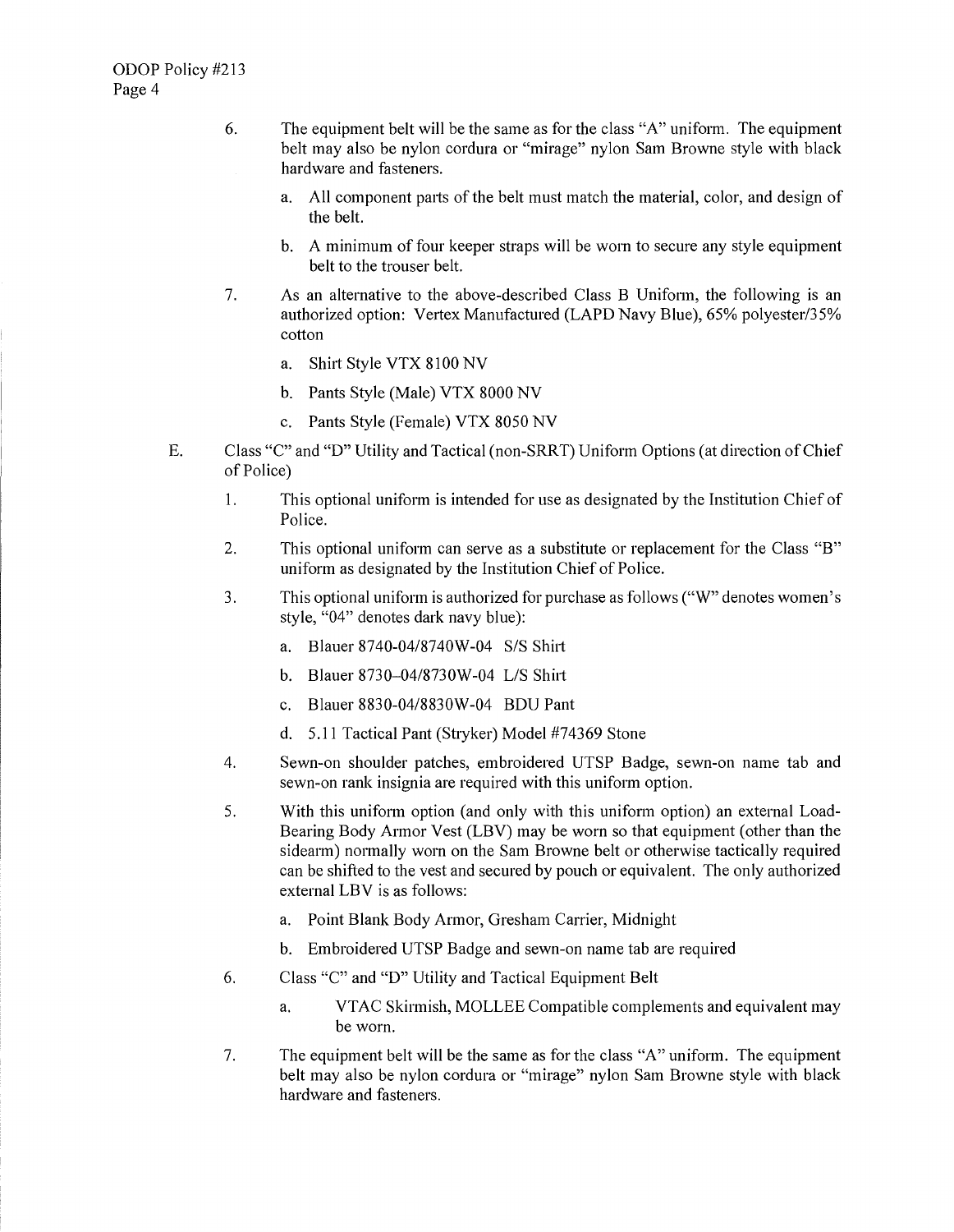- a. All component patts of the belt must match the material, color, and design of the belt.
- b. A minimum of four keeper straps will be worn to secure any style equipment belt to the trouser belt.
- 8. An alternative equipment belt is the Vikings Tactics black in color Skirmish Belt with Underbelt or equivalent.
	- a. All Modular Lightweight Load-carrying Equipment (MOLLE) compatible and component patts of the belt must match the color and design of the belt.
- F. Police Academy Staff and Instructors Uniform
	- 1. Academy staff and instructors while instructing at the Academy or during any inservice training courses, shall wear:
		- a. The Class "A" uniform.
		- b. The Class "B" uniform.
		- c. The Class "C" and "D" Utility and Tactical Uniform.
		- d. SRRT uniform.
		- e. A suit or jacket and slacks with tie.
	- 2. Academy Staff and Instructors are also authorized to wear the below pants and polo shirts bearing the revised UTSP 2011 logo. The shirts for Instructors will be dark navy or black, and for Firearms Instructors, range red. The uniform footwear will be a rough-out tan or brown tactical boot or tactical sports-style shoes that have the same general appearance.
		- a. 5.11 Tactical Pant model #74251 Khaki.
		- b.  $5.11$  Tactical Pant model # 74369 Stone.
		- c.  $5.11$  Tactical Polo model  $#41060$  men's short sleeved.
		- d. 5.11 Tactical Polo model #42056 men's long sleeved.
		- e. 5 .11 Tactical Polo model #61166 women's short sleeved.
		- f. 5 .11 Performance Polo model #71049 men's short sleeved.
		- g. 5.11 Performance Polo model #72049 men's long sleeved.
		- h. 5.11 Performance Polo model #61165 women's short sleeved.
- G. Cadet Uniform
	- 1. The shirt will be a designated performance polo style, charcoal in color, bearing the Academy logo.
	- 2. The uniform trousers will be the midnight navy blue 5.11 model B Class Taclite PDU, 6.14 oz 65/35 Taclite ripstop, self-adjusting waist, flat front, permanent creases, cargo pockets, and flashlight pocket.
		- a. Men's model #74371-750.
		- b. Women's model #64371-750.
	- 3. The uniform headwear will be the designated Cadet baseball cap.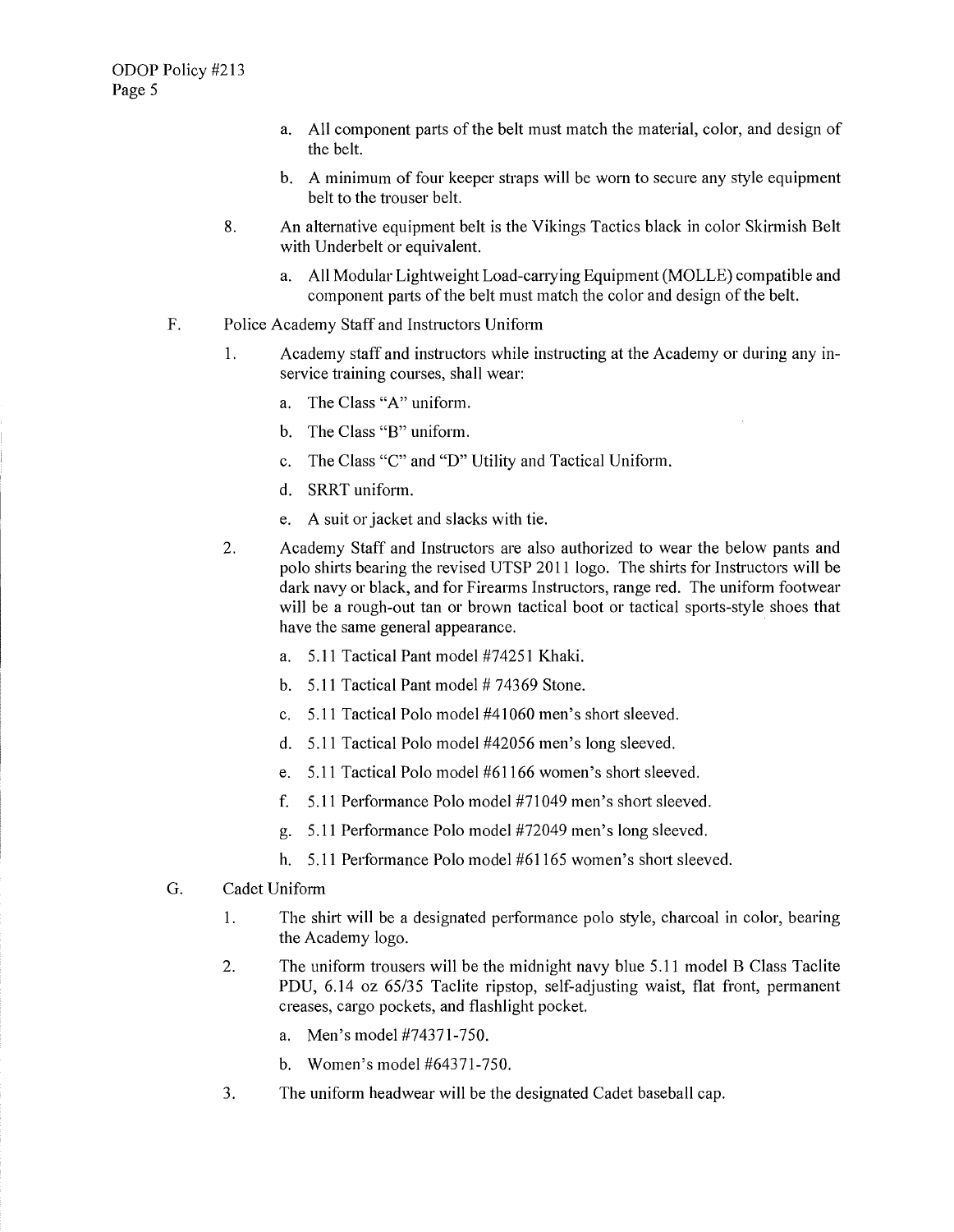- 4. The uniform shoe will be black in color with a rounded plain toe and plain heel, not to exceed 3/4 inch in height.
	- a. Boots that have the same appearance as the uniform shoe will be acceptable.
	- b. Boots with western style heels and pointed toes will not be worn.
	- c. Patent leather or Corfam shoes with high gloss poromeric material are also acceptable.
	- d. The footwear shall have a shined finish.
	- e. Socks, when visible, will be black in color.
- 5. Leather gear will be the standard Sam Browne in black basket weave leather finish.
	- a. The belt will be buckle-less or have a black buckle.
	- b. All belt-related equipment items shall match the finish of the belt.
	- c. The belt may be Velcro style.
	- d. The belt shall maintain a shined finish.
- 6. The trouser belt will be a plain black or basket weave, not less than l-3/8 inch in width and will be worn anytime an equipment belt is worn. The trouser belt may also be of the style, with Velcro, that is worn with the Sam Browne equipment belt.
- 7. The physical training uniform will be:
	- a. Designated shirt with Academy logo.
	- b. Designated shorts with Academy logo.
	- c. Designated sweatpants.
	- d. Running shoes.
- H. K-9 Officer Uniform
	- 1. In the interest of functionality, comfort and durability, K-9 officers will wear the class "B" uniform described in III. D. above (or an appropriate alternate uniform approved by the institution Chief of Police) while on duty with the K-9, unless otherwise authorized by the Director of Police.
	- 2. K-9 officers will wear the class "A" uniform described in III. A. above, at all other times.
- I. SRRT Uniform
	- 1. The uniform shirt will be the Vertx RECON COMBAT SHIRT, Style # VTX8525 in OD Green
	- 2. The uniform tactical cold/weather shirt will be Tru-Spec olive green color.
	- 3. The uniform trousers will be Vertx RECON PANTS, Style # VTX1901 in OD Green.
	- 4. The uniform headgear will be designated tan baseball cap.
	- 5. The uniform footwear will be rough-out tan or brown tactical boot.
	- 6. Additional uniforms otherwise authorized by the Director of Police in the interest of functionality, comfort, and durability.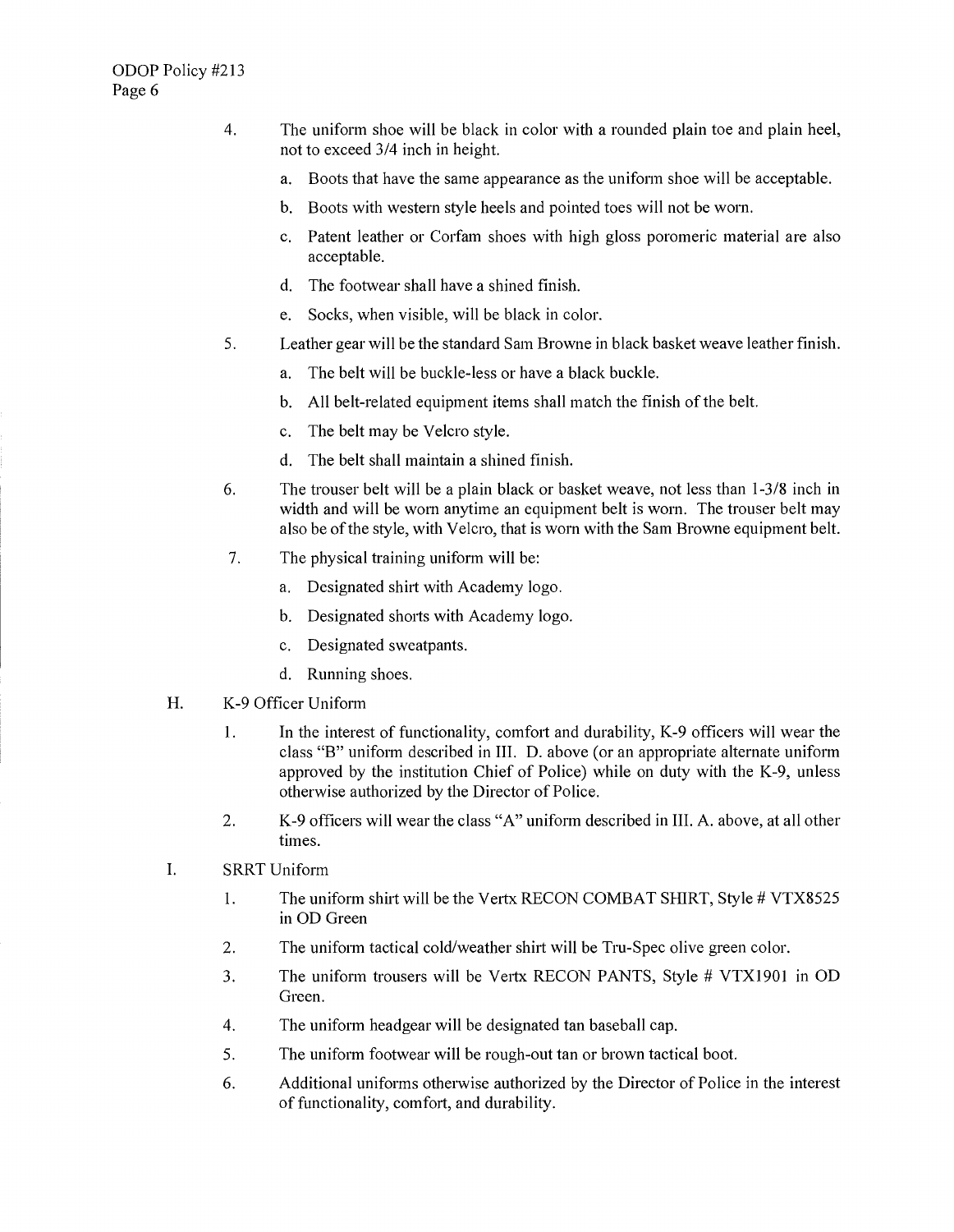- J. Motorcycle Uniform
	- 1. Long Sleeve shirt Spiewak model SPDU15 Dark Navy.
	- 2. Shoti sleeve shirt Spiewak model SPDU15 Dark Navy.
	- 3. Shirts will have UT System approved shoulder patches added.
	- 4. Motor pant Spiewak model SPDUM Dark Navy; pant shall be a modified version of the SPDU22 pant. Modifications will be reinforced seat and knees, zippers added to bottom of pants and a tapered fit in the legs.
- K. Police Bicycle Officer Uniform/Public Safety Officer or Guard Bicycle Uniform
	- 1. The uniform shirt will be a Blauer or 5.11 Tactical Bike Patrol shirt with reflective "POLICE" in Heat Press letters on the front and back of the shiti. The front of the shirt will have a royal blue name strip with the officers first initial and last name embroidered on it. Shirts will have the UT System Police approved badge patch and shoulder patches.
		- a. Short sleeved 5.11 Tactical Bike Patrol, model 71322, Royal Blue.
		- b. Longed Sleeved Shirt Blauer Model 8142 Royal / Navy.
	- 2. The uniform bike shorts may be United Uniform model 381 Dark Navy; or 5.11 Bike Shotis RR-43057-Navy.
	- 3. The uniform bike pants may be United Uniform model 691 Dark Navy or 5 .11 Bike Pant RR-45502-Navy.
	- 4. For Public Safety Officers or Guards on bicycle patrol the same uniform may be used with either "Public Safety Officer" or "Guard" replacing "Police" and all other insignia amended accordingly.
- L. Police Honor Guard
	- 1. Honor Guard personnel will present the highest standards of appearance and are authorized to wear the following equipment items during honor guard functions only:
		- a. Navy blue campaign hat with gold hat cord and hat badge.
		- b. White ascot.
		- c. High gloss leather Sam Brown belt and associated equipment.
		- d. Corfam high gloss shoes.
		- e. White gloves.
		- f. White shoulder rope cord.
- M. Police Chaplain
	- 1. When in Class A uniforms the chaplain shall wear the standard UTSP Class A uniform with shoulder patches embroidered with "Chaplain" in the place of "Police"
	- 2. The Class B uniform for chaplains shall consist of khaki pants (tactical style or dress) with a polo shirt of a complementary color; embroidered on the right breast of the shirt shall be the name of the Chaplain and the word "Chaplain"; embroidered on the left breast shall be the UTSP shirt logo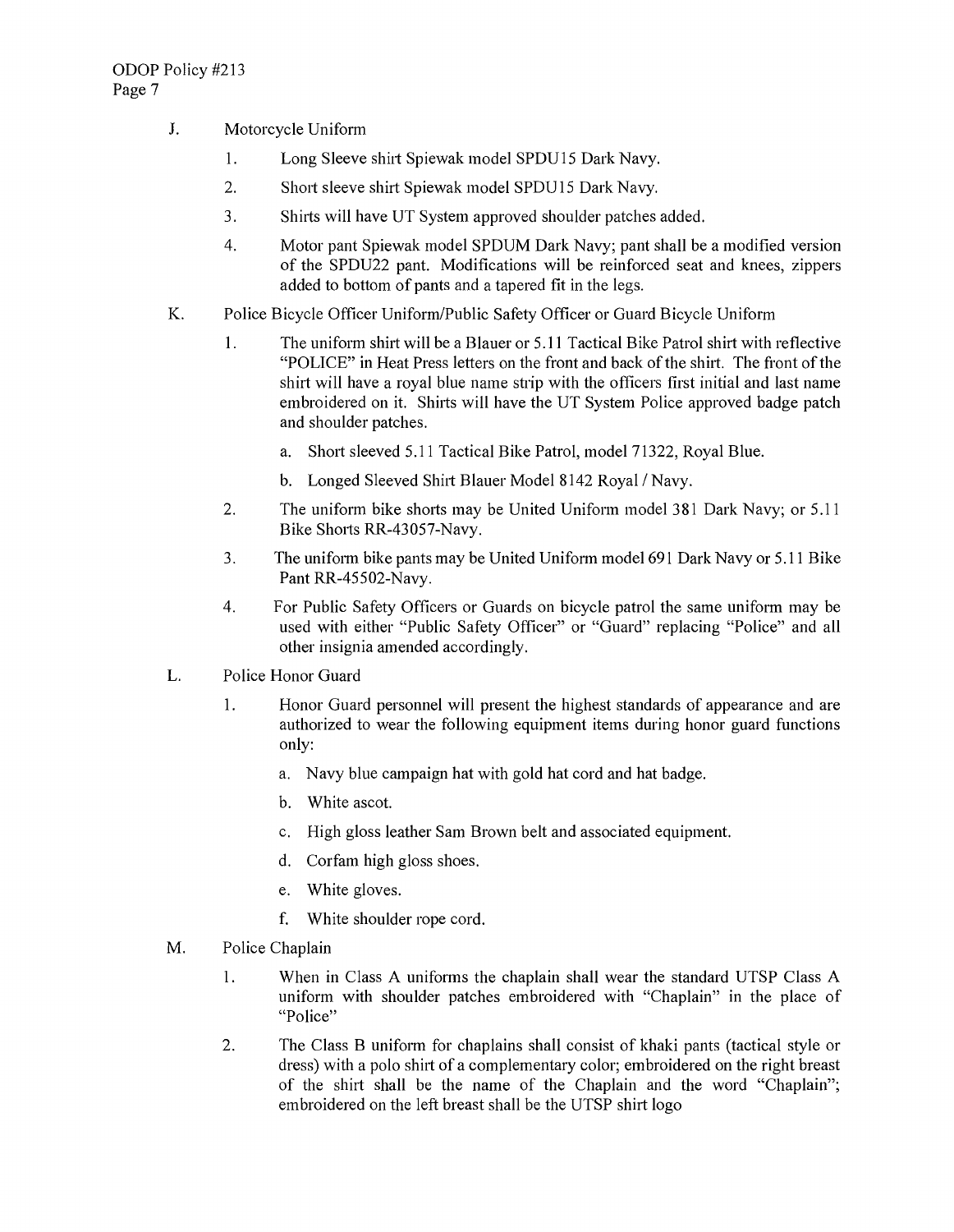- 3. At the discretion of the department the addition of a 4" x 14" fabric panel on the back of either shirt that reads "Chaplain" may be added in gold lettering
- 4. The Class A hat will be as defined elsewhere in this policy and the Class B hat will be an authorized ball cap as defined elsewhere in this policy
- N. Public Safety Officer (Guard) Uniform (Traditional/Alternate)
	- I. The shirt will be long-sleeved or short-sleeved and white in color.
	- 2. The uniform trousers will be dark navy.
	- 3. The uniform hat will be the designated baseball cap.
	- 4. The uniform tie will be the black in color I 00% poly black fabric Samuel Broome model numbers;  $90010 - 3.0 \times 18$ " tie,  $90043 - 3.0 \times 20$ " tie, or  $90063 - 3.5 \times 22$ " tie.
		- a. No silk or glossy material is acceptable.
		- b. The tie will be of the clip-on, "break-a-way" type.
		- c. Supervisory personnel may wear a plain, gold-colored tie tack or clasp.
		- d. Non-supervisory personnel may wear a plain silver-colored tie tack or clasp.
		- e. No ornament representing a lodge, fraternal order or any organization will be worn with the uniform.
		- f. The tie will be worn with long sleeved shitts.
		- g. A black turtleneck shirt may be worn under the shirt in lieu of a tie.
	- 5. The uniform shoe will be black in color with a rounded plain toe and plain heel, not to exceed 3/4 inch in height.
		- a. Boots that have the same appearance as the uniform shoe will be acceptable.
		- b. Boots with western style heels and pointed toes will not be worn.
		- c. Patent leather or Corfam shoes with high gloss poromeric material are also acceptable.
		- d. The footwear shall have a shined finish.
		- e. Socks, when visible, will be black in color.
	- 6. Leather gear will be the standard Sam Browne in black smooth, basket weave leather finish, or nylon cordura or "mirage" nylon.
		- a. The belt will be buckle-less or have a black buckle.
		- b. All belt-related equipment items shall match the finish of the belt.
		- c. The belt may be Velcro style.
		- d. The belt shall maintain a shined finish.
		- e. All accessories shall match the belt.
	- 7. The trouser belt will be a plain black or basket weave, not less than 1-3/8 inch in width and will be worn anytime an equipment belt is worn. The trouser belt may also be of the style, with Velcro, that is worn with the Sam Browne equipment belt.
	- 8. T-shirts worn with the uniform shall be white in color.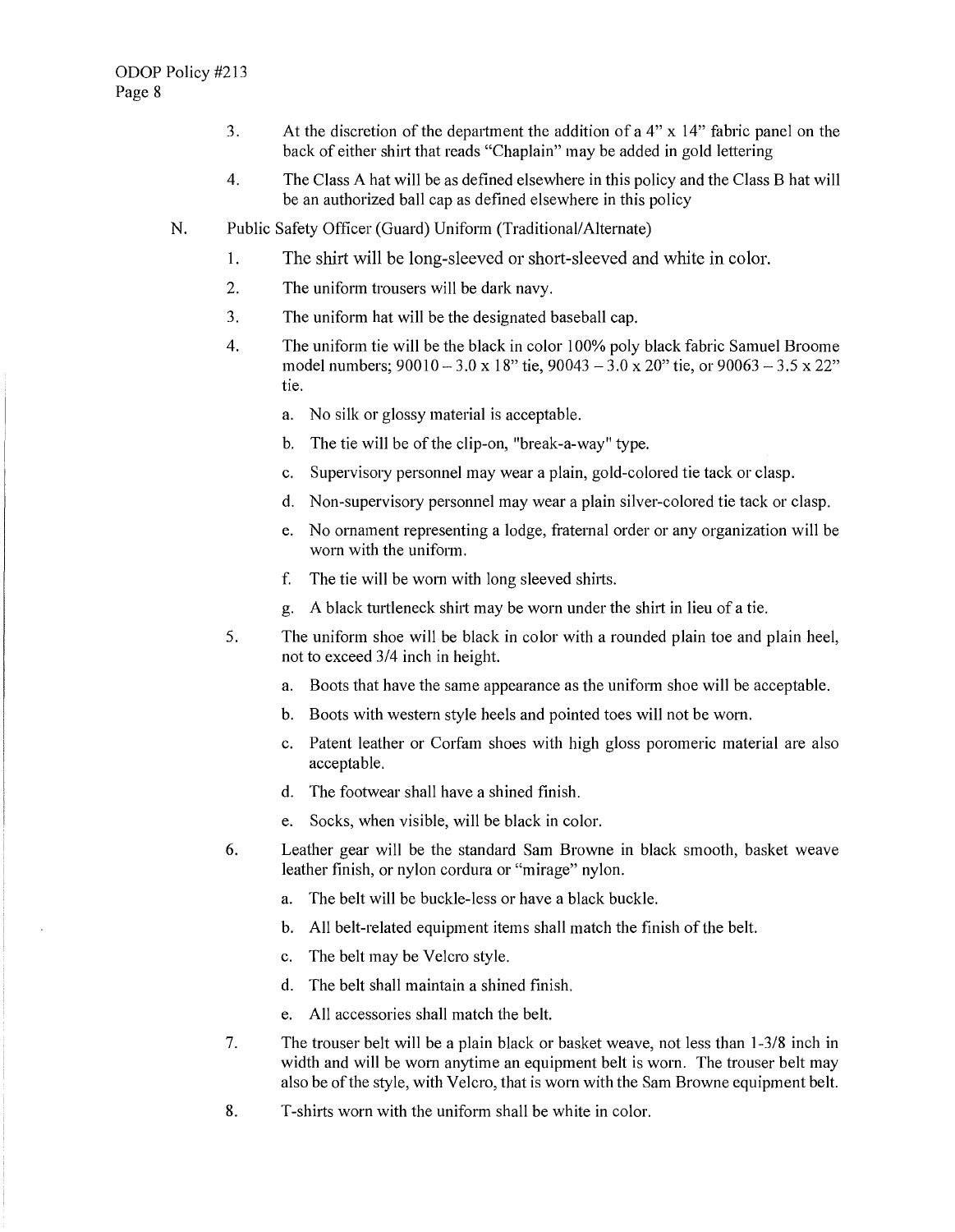- 9. At the discretion of the institution Police Depatiment Chief of Police, the alternate unifonn described as follows may be worn by Public Safety Officers/Guards:
	- a. Shirt Blauer Tenx BDU short-sleeved shirt (silver tan) style  $#8741$  (longsleeved shirt also authorized).
	- b. Pants Blauer Tenx tactical pants (dark navy) style  $\#8836$ .
- 0. Telecommunicator Uniform
	- 1. Telecommunicators should dress to conform to generally accepted business office standards. Clothing should convey an appearance of professionalism. All employees should convey professionalism in their manner of dress as they do in their actions. Garments should be worn which are not offensive or distracting to the general public or co-workers.
- P. Non-Uniformed Officers
	- 1. Male officers will wear a suit or spoti coat and slacks with a shiti and tie; during extreme heat an open collar shirt, slacks and sport coat may be substituted for coat and tie; an approved long sleeve, button down, open collar men's dress shirt (e.g. Land's End) with the approved 2011 UTSP shitt logo on the left breast (or comparable shirts) may be worn with a sport coat in lieu of a tie unless the specific assignment calls for a coat and tie; UTSP logo golf/polo shirts (or comparable shirts) are acceptable as well.
	- 2. Female officers will wear a dress, or skiti and blouse, business style pantsuit or other comparable business attire; likewise, during extreme heat an open collar shirt or blouse with slacks may be substituted for dress or skirt; the alternatives/options listed in M.1 above are authorized as well.
	- 3. Footwear will be of a dress type suitable for conducting business; male officers shall not wear open toed footwear.
	- 4. Jewelry will only be worn in moderation and excessive numbers of pieces of jewelry or oversized/gaudy jewehy or jewelry with excessive flashiness qualities is prohibited. Any jewehy which detracts from a professional appearance is prohibited.
	- 5. Earrings are not permitted for male employees.
	- 6. The Director of Police may authorize the wearing of other civilian clothes.
	- 7. All UTSP command and supervisory officers who normally wear business clothing during the business day shall wear either the authorized Class A or Class B uniform for a full business day at least once per calendar month. This requirement is a symbolic representation that all of us are police officers first and will always remember our roots. This obligation extends to Chiefs of Police, Assistant Chiefs of Police, Police Inspectors, Deputy Chiefs of Police, Police Captains, Police Lieutenants and Police Sergeants. This also ensures the readiness of command staff uniforms should they be necessary in an emergency.
- Q. Civilian Dress

Civilian employees should dress to confotm to generally accepted business office standards. Clothing should convey an appearance of professionalism. All employees should convey professionalism in their manner of dress as they do in their actions.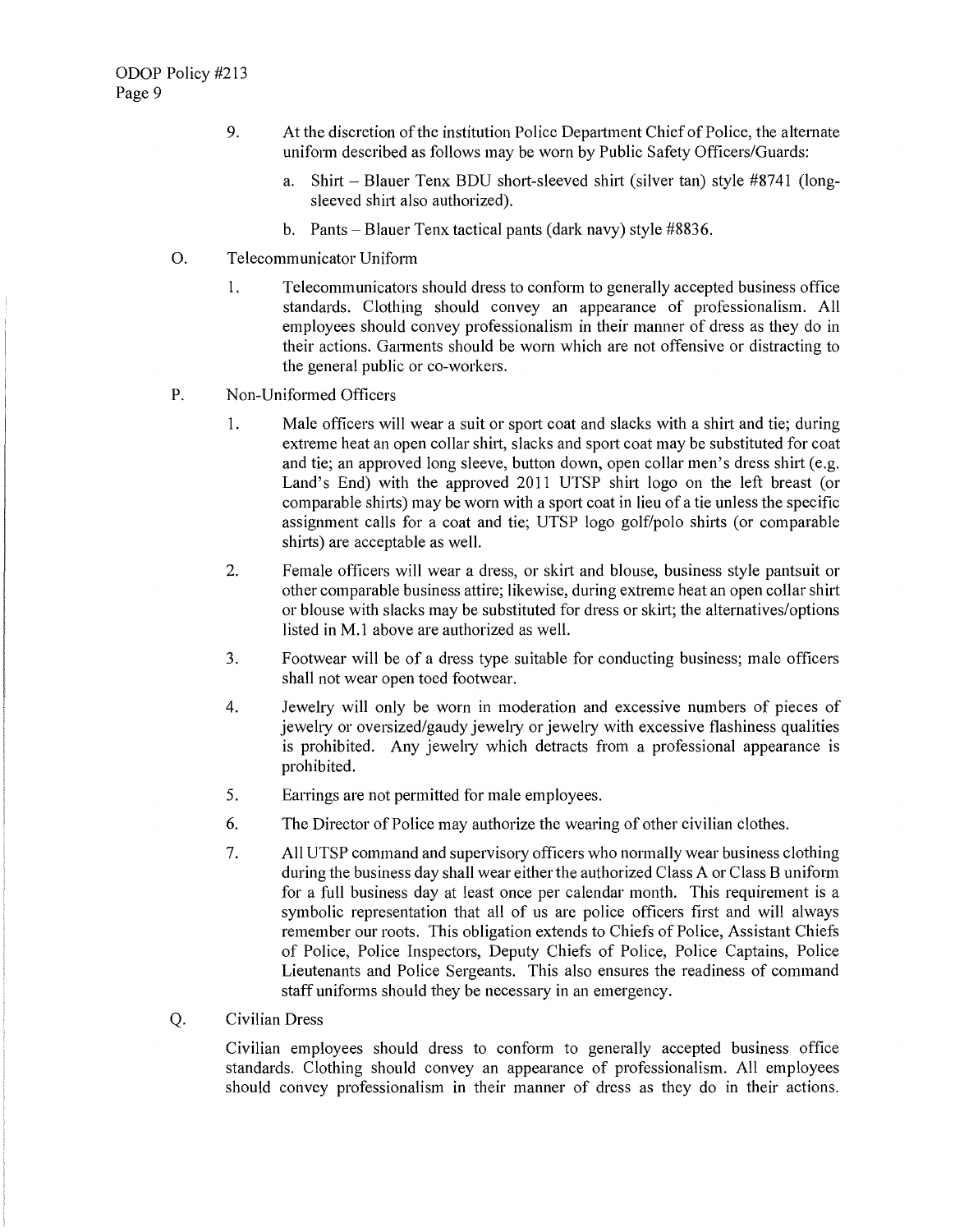Garments should be worn which are not offensive or distracting to the general public or co-workers.

R. Personal Equipment

The use of personal equipment, not issued by the police department, must be approved by the Institution Chief of Police on a case-by-case basis but does not extend to weapons.

- S. Body Armor
	- 1. Every sworn officer shall be provided an individual/personally assigned body armor or protective vest (both rifle resistant hard plate and ballistic resistant soft body armor) that meets current federal protective standards.
	- 2. The wearing of the soft armor/vest is highly recommended but not mandatory except during pre-planned, high risk situations at which time such wear is required. Additionally, institution chiefs may make the wearing of body armor mandatory if the chief makes the decision that conditions mandate such a requirement. The hard plate body armor may be deployed in active shooter situations, or other emergency conditions when deemed necessary.
	- 3. The armor/vest carrier must be black or dark blue in color so as not to create a contrast with the uniform with which it is worn.
	- 4. The soft armor/vest may be worn under or over the authorized unifonn shirt while the hard armor will be worn over the uniform.
	- 5. If worn over an authorized uniform shirt, the Blauer Armorskin Outer Carrier, stock #8470DN, in polyester/wool or the Safariland Exterior Carrier (U1 Overt Carrier) in dark navy color shall be used to house the soft armor/vest.
	- 6. When the authorized soft outer carrier is used, the UTSP shield and the officer's name badge must be affixed to the carrier just as it would be on a traditional uniform shirt. The hard carrier must say "Police" on both the front and back.
	- 7. As an option to the traditional uniform shitt, the outer carrier may also be worn over the Blauer Streetshirt Polo, stock #8472DN, in polyester wool; if the polo is chosen for wear the UTSP shoulder patches must be affixed to both sleeves.
	- 8. The above noted polo shirt is not authorized for wear other than under the outer carrier.
	- 9. All officers issued hard plate rifle resistant body armor purchased by the Office of the Governor's Criminal Justice grant will undergo mandatory training on the vest's proper care, fitting, inspection, use, storage, and maintenance. Training will include the proper fitting of the hard plate body armor (see https://youtu.be/dDFkTYg8RHg), and the proper care of the body armor (i.e., care should be taken to wipe debris and moisture from the covering with a damp cloth whenever present. Do not use solvents to clean your plates. Also, avoid impacts and store your plates in a dry environment.)
	- 10. Ceramic hard plate body armor should be inspected for cracks; be aware of excessive cracking of the sealed outer coating and if necessary, perform a simple torsion test of the plate. If, under a light twist, ceramic crackling can be heard, the plate may be compromised. X-rays of the plates may also reveal cracks. If the plate has been compromised, replace it immediately.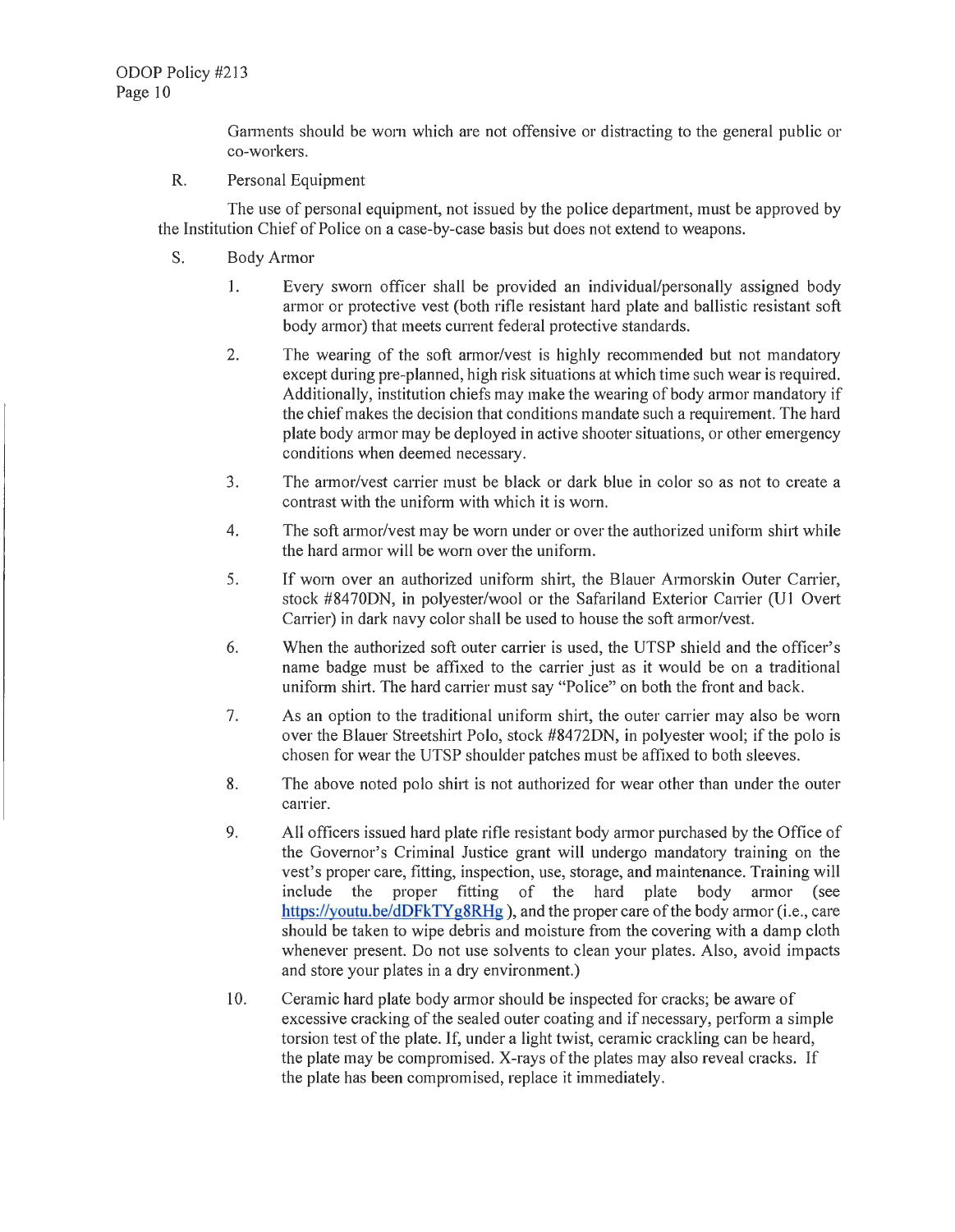11. Hard plate rifle resistant body armor may not be stored in the trunk of patrol vehicles when an officer is not on duty, to minimize the heat damage to the armor.

#### **IV. BADGES**

All University of Texas System Police Officers shall wear an oval two-tone or gold badge as appropriate, with the rank inscribed in the top ribbon, the UT System seal in the middle. University of Texas System Police shall be inscribed on two ribbons beneath the UT System Seal and the badge number (for Officers) or stars as appropriate inscribed on the bottom ribbon.

#### **V. INSIGNIAS**

- A. Corporal -- will wear two stripe chevrons while wearing the Class "A" and Class "B" uniforms. The stripes on the chevrons will be gold on a black background. The chevrons will be worn on each sleeve with the top point of the chevrons no more than 1/8 inch below the department patch. In addition, gold colored  $\frac{3}{4}$ " metal insignias will be worn on each collar tab, centered on a line which bisects the angle of the collar tab.
- B. Sergeant -- will wear three stripe chevrons while wearing the Class "A" and Class "B" uniforms. The stripes on the chevrons will be gold on a back background. The chevrons will be worn on each sleeve with the top point of the chevrons no more than  $1/8$  inch below the department patch. In addition, gold colored  $\frac{3}{4}$ " metal insignias will be worn on each collar tab, centered on a line which bisects the angle of the collar tab.
- C. Lieutenant -- will wear one gold-colored¾" metal bar on each collar tab centered on a line which bisects the angle of the collar tab; (Commissioned Personnel only).
- D. Captain -- will wear two connected gold-colored ¼" metal bars on each collar tab centered the same as the Lieutenant bar; (Commissioned Personnel only).
- E. Inspector -- will wear one gold-colored 5/8" star on each collar tab, centered on a line that bisects the angle of the collar tab; (Commissioned Personnel only).
- F. Assistant Chief -- will wear two gold-colored 5/8" stars on each collar tab, centered on a line that bisects the angle of the collar tab; (Commissioned Personnel only).
- G. Chief -- will wear three gold-colored 5/8" stars on each collar tab, centered on a line that bisects the angle of the collar tab; (Commissioned Personnel only).
- H. Assistant Director of Police -- will wear three gold-colored 5/8" stars on each collar tab, centered on a line that bisects the angle of the collar tab; (Commissioned Personnel only).
- I. Director of Police -- will wear four gold-colored 5/8" stars on each collar tab, centered on a line that bisects the angle of the collar tab; (Commissioned Personnel only).
- J. Uniform Patches -- the approved 2011 U. T. System Police patch will be worn on both sleeves of the Class "A," "B," "C", and "D" shirt (except on the Class "C" shirts worn by police cadets) and issued jacket(s). Patches will be positioned  $1/2$  inch below and centered with the shoulder seam. No other patches or insignias will be worn unless approved by the Director of Police.
- K. Hash Marks gold colored hash marks  $1/8$ " wide and  $3/4$ " long will be worn on the Class A left arm of the long-sleeved shirt. A single hash mark will represent 3 years of law enforcement service.
- L. Name Tags -- made of metal, no larger than 5/8 inch by three inches, will be worn centered and 1/8 inch above the right pocket flap seam on all uniform shitis and jackets. Nametags will be gold color for supervisors and silver color for non-supervisory officers.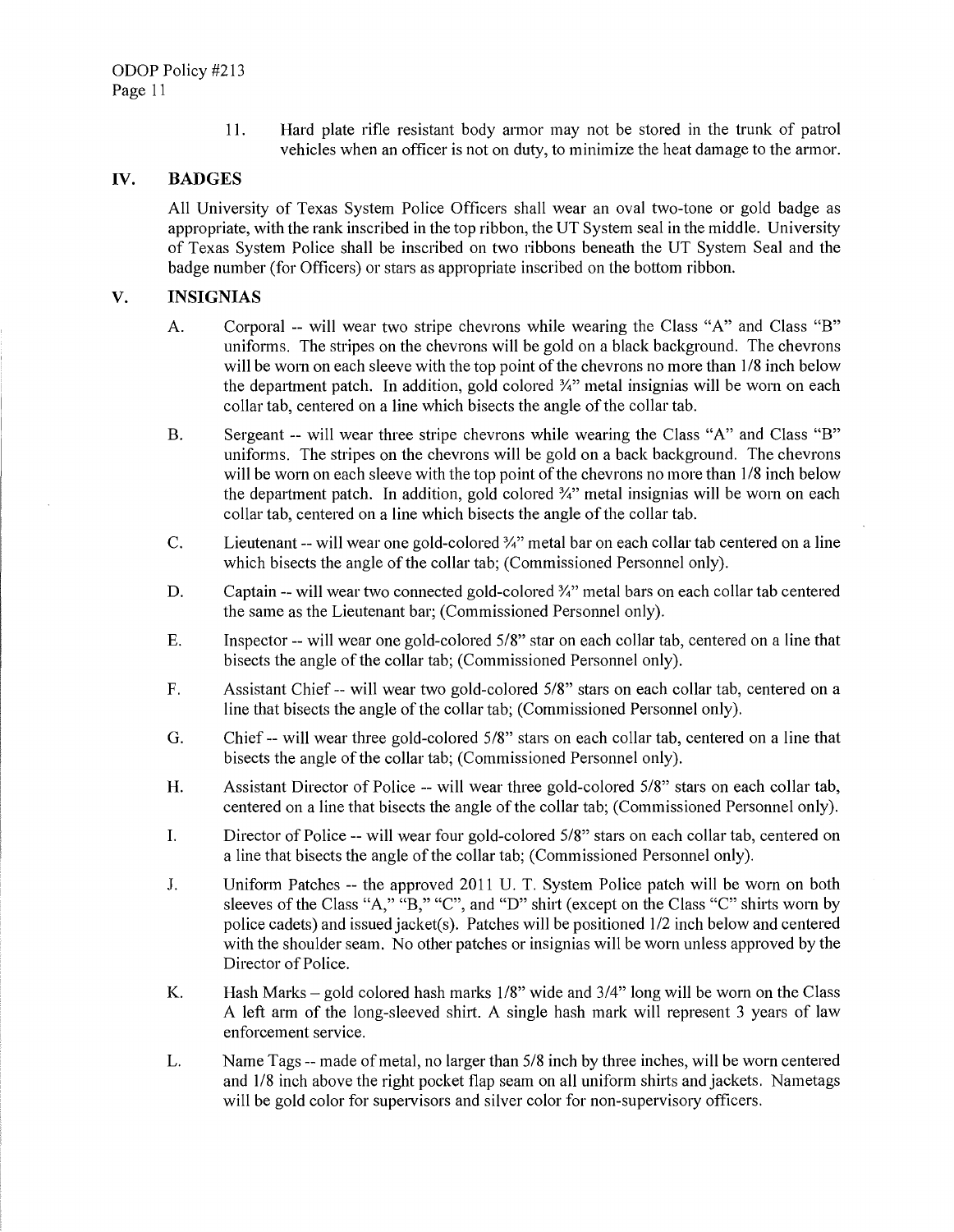M. Red Cross Insignia -- may be worn on the left sleeve and centered one inch above the cuff seam on the Class "A" uniform shirt and jacket only.

#### **VI. RIBBONS**

- A. Ribbons authorized to be worn on the uniform are listed in ODOP Policy  $411 -$  Awards Program for University of Texas System Police.
- B. Ribbon Specifications:
	- 1. All ribbons will be 1-3/8 inch by 3/8 inch in size, constructed of metal with enameled colors. Ribbon or bar holders may be worn to assist with alignment.
	- 2. Ribbons will be worn centered and 1/8 inch above the nametag over the upper seam of the right shirt pocket. No ribbons will be worn on jackets or coats. The maximum number of ribbons worn on a single row will be three. Second and subsequent rows of ribbons will be centered above the lower row.
	- 3. The hierarchical order of the ribbons is as follows with the Award for Valor being the highest award attainable. The Award for Valor will be worn on the top row of ribbons and will be closest to the breastbone; lesser ribbons will range outward and then downward and outward in lower rows. Awards issued without a ribbon (for example, the Director's Award) will be worn on formal occasions on the same side as the ribbons.
	- 4. All other ribbons awarded by the Director of Police or an institution Chief of Police will be worn as directed by special order. No other ribbons, patches, or insignias may be worn unless approved by the Director of Police. Only ribbons awarded by the Director of Police or an institution Chief of Police may be worn on the uniform.

### **VII. OUTER APPAREL**

- A. The police jacket will be the black Spiewak model #S3616- Weather Tech Systems Duty Jacket including the Spiewak model # S318 Performance Soft-shell Liner. Patches will be sewn to both outer-shell and liner. The liner may be used as a second jacket. Rank insignia will be worn on the epaulets centered on the cross-stitching.
- B. Raincoats, black overshoes, and rubberized boots may be worn as authorized by the Director of Police or Institution Chief of Police.
- C. Watch caps in black or dark blue may be worn as protection against inclement weather.
- D. In the traditional patrol setting, tactical style gloves, gloves with only partial finger coverings and driving style gloves shall not be worn; gloves shall only be worn as protection against inclement weather or protection against toxic substances.
- E. An Institution Chief of Police may take any precautions necessary to keep officers safe when inclement weather emerges, including the approval of additional outerwear, footwear and headgear not established in this policy.

# **VIII. UNIFORM APPEARANCE and MAINTENANCE**

- A. No item of uniform clothing will be worn with an obvious or visible defect or repair or in wrinkled or soiled condition.
- B. Shoes and leather gear will have a polished appearance and be properly maintained at all times when on duty.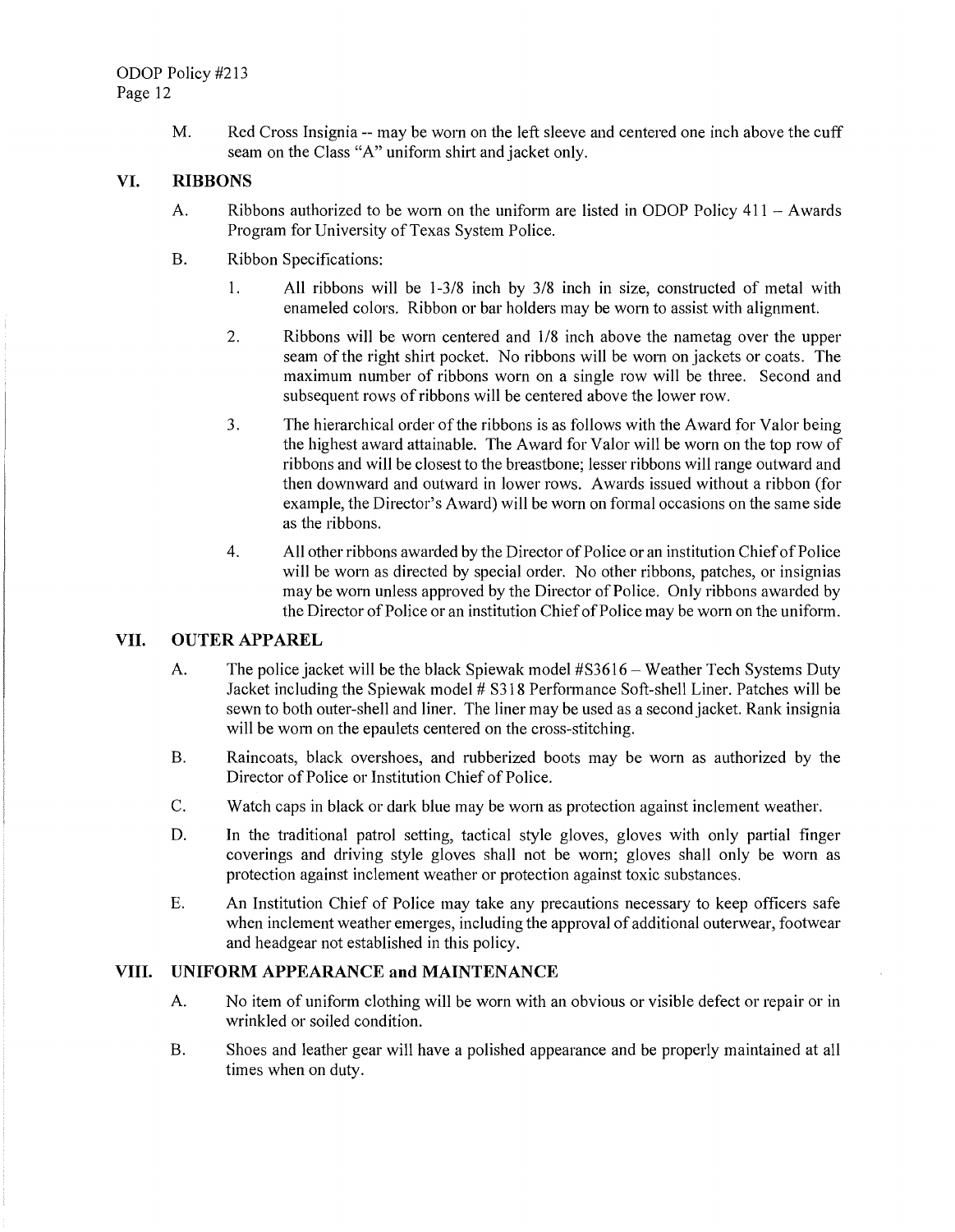- C. No part of the uniform will be worn with any civilian clothing or other uniform unless authorized by the Director of Police or Chief of Police.
- D. Excessive jewelry will not be worn with the uniform. Excessive jewelry will be considered as any ornament that distracts from the militaty and/or professional appearance of the uniform.
- E. Male officers in uniform or on duty are prohibited from wearing earrings or studs in their ears.
- F. Female officers in uniform or on duty may wear stud earrings or small loops style earrings and shall comply with Subsection VII. D.
- G. Except for earrings worn by female officers, no visible body piercing jewehy, ornaments or devices may be worn by officers while on duty or in uniform, even if such exposure to public view would be only incidental (e.g., tongue piercing).

## **IX. PERSONAL APPEARANCE**

- A. Hair:
	- 1. In order to present a neat and professional business- like appearance, nontraditional hairstyles and unnatural hair colors are prohibited.
	- 2. The hair-grooming requirements for officers will be as follows:
		- a. Male officers will report for duty clean-shaven with hair neatly groomed. Hair will not be worn over the ears and must provide for the proper wearing of the unifotm hat. The length and/or bulk of the hair must not interfere with or obscure vision, police equipment and/or insignias. Hair on the back of the head must be above the shirt collar. Sideburns will not be flared, nor extend below the bottom of the earlobe. Hair will not be visible on the forehead below the hat visor. Mustaches will not extend below the upper lip or outside of a line extending from the outside corner of the eye to the outside corner of the mouth.
		- b. Female officers must keep their hair neatly groomed. The length and/or bulk of the hair must provide for the proper wearing of the uniform hat and not interfere with vision, police equipment and/or insignias on the uniform. Hair will not be visible on the forehead below the hat visor, when a hat is worn. Hair at the back of the head may extend no more than 3 inches below the bottom of the shitt collar, unless in a ponytail. Wigs must look natural and conform to all of the above regulations. Barrettes, pins, and combs must match the hair color or be black in color and not distract from the overall professional appearance. Hairbands if worn, will be plastic, no more than  $\frac{1}{2}$  inch in width, plain and black in color.
- B. Tattoos on the arms (or legs, should uniform shorts be worn) are permissible but must not detract from the neat and professional business-like appearance of officers while in uniform or on duty. Tattoos on the arms or legs not meeting those requirements must be discreetly covered and not in the public view. Tattoos on other parts of the body (e.g., neck, hands, head) shall not be visible to the public.
- C. Tattoos which are inflammatory or depict, advocate, refer to or suggest violence, racism, hate crimes, sexism or allegiance with organizations supporting the same are prohibited without exception whether in the public view or not; likewise, tattoo illustrations which are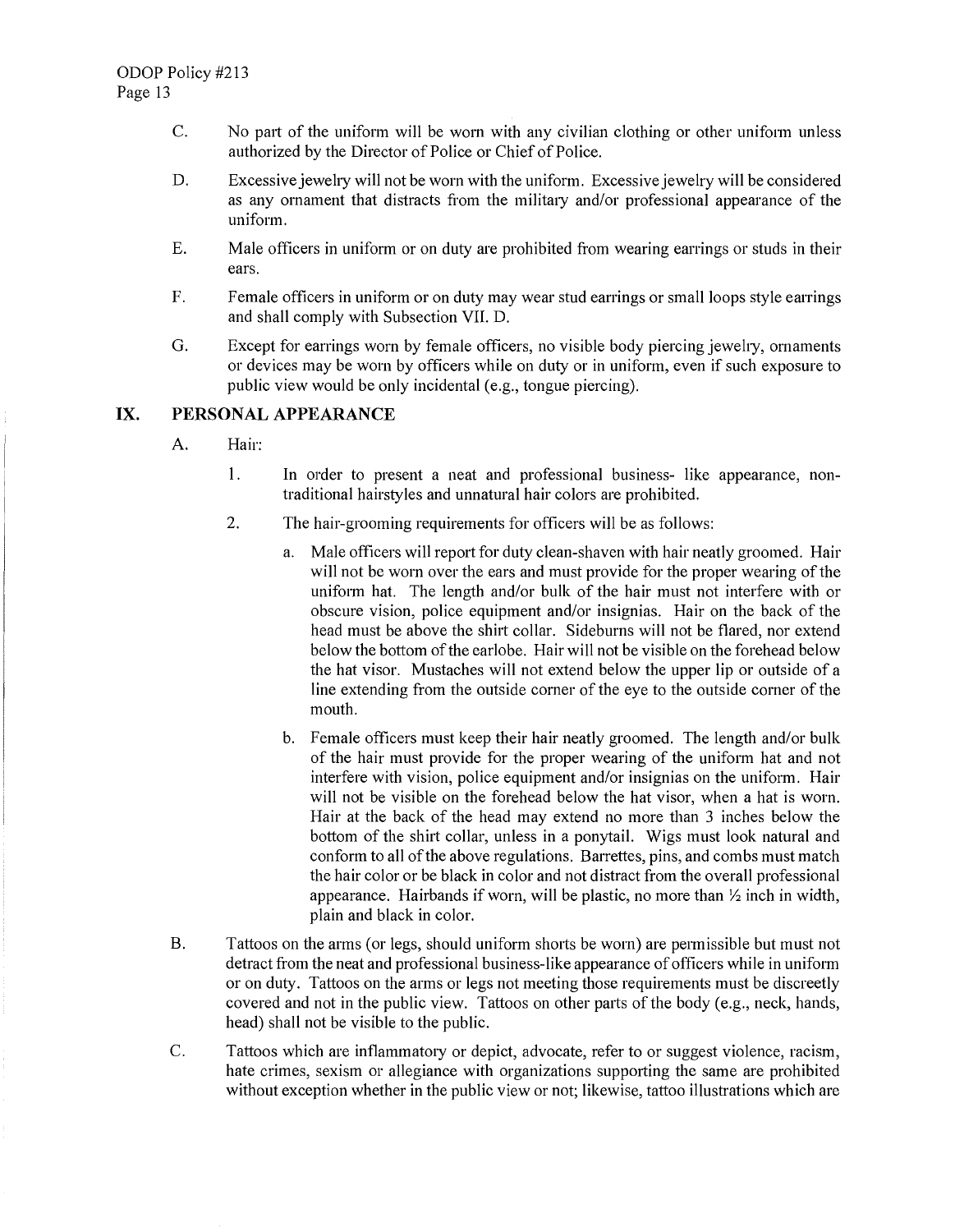vulgar, profane, obscene, or pornographic are prohibited without exception whether in the public view or not.

D. Prescription glasses and sunglasses shall be conservative, professional, and not distracting in appearance.

 $\hat{r}$ ァ

Michael J. Meidingsfield<br>Director of Police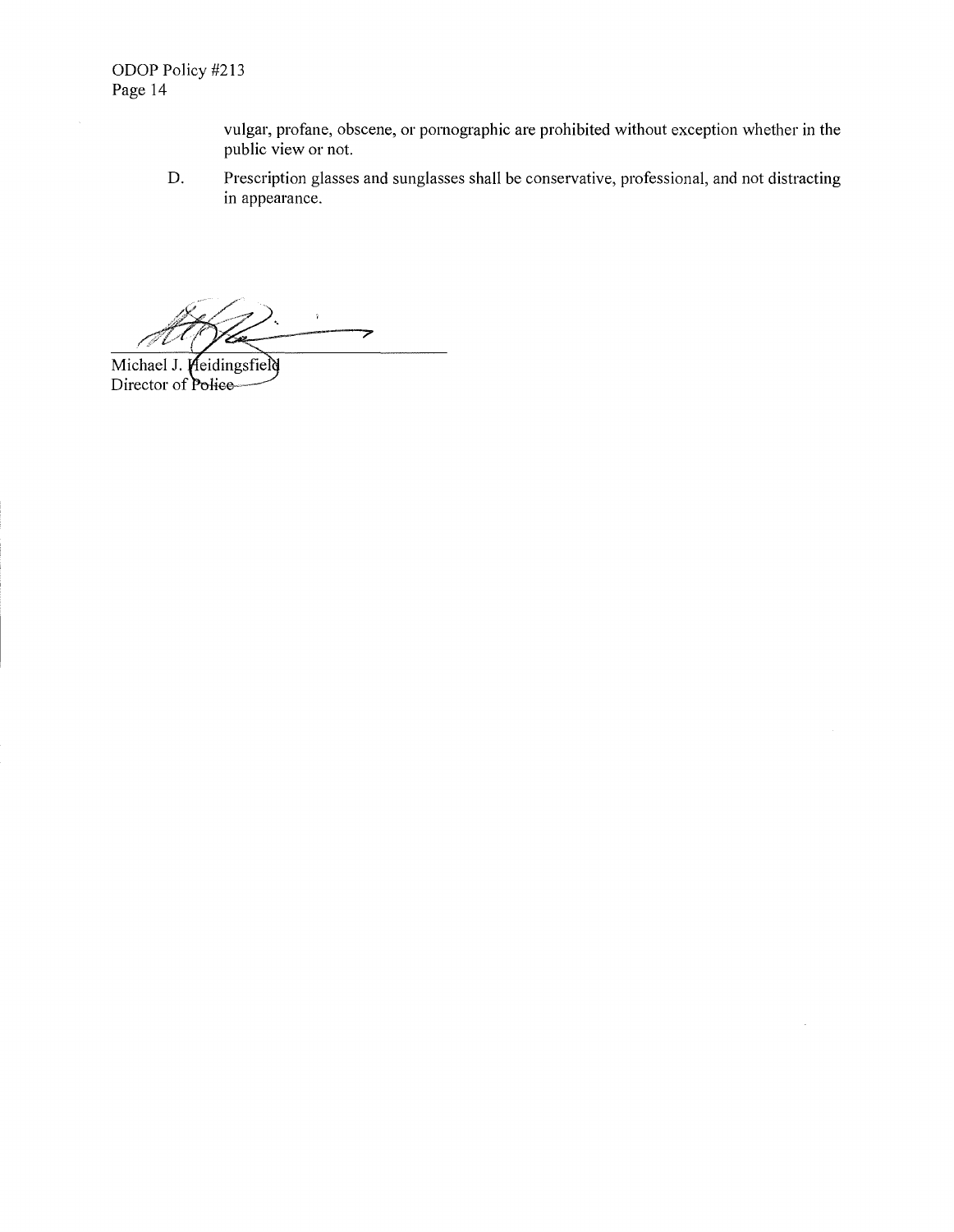ODOP Policy #213 Page 15

Changes/Amendments since last publication:

Revision to Paragraphs III. E. 1 and 2 and deletion of Paragraph III. E. 3, to expand the authority and discretion of the Institution Chief of Police to designate the use of the Class "C" and "D" uniform options. Broadened use of the Class C and D uniforms reflects the success of this unifonn style since its introduction and simply makes good sense. May 28, 2021

Minor changes made to: Paragraphs III.F.2; III.H.1; III.S; V. A & B; VII B. 3; VIII G; and IX.A.2 to clarify and update details on requirements for uniforms and tattoos (to include legs)—No major policy changes, August 1, 2020

Addition of Paragraph III, E. F and I to amend requirements for Class "C" and "D" Utility and Tactical Uniform Options, Police Academy Staff and Instructors Uniform and SRRT Uniform, February 10, 2020.

Addition of language in Paragraph III. N to outline policy for Public Safety Officers (Guards) at the direction/discretion of the institution Chief of Police; August 16, 2018

Addition of new Paragraph III. C. to add an alternative to the Class A uniform, current with apparel industry standards; July 3, 2017

Revision to Paragraph III R 5 to add an alternative outer body armor carrier, November 2, 2016

Revision to Paragraph III.J. to add alternatives for uniform bike shorts and pants; April 23, 2015

Revision to Paragraph III. J. authorizing Public Safety Officers or Guards to wear the Bicycle Officer Uniform as appropriate; October 1, 2014

Addition of new Paragraph IV describing the UT System Police badge; September 1, 2014.

Addition of new Paragraph III. D. outlining options for Class "C" and Class "D" Utility and Tactical (non-SRRT) uniform options; March 26, 2014

Addition of new Paragraph III. A. outlining options for Formal Police Officer Uniform; September 1, 2013.

Addition of Paragraph III. C. 7 authorizing Vertex an alternative option for Class B Uniforms. August 26, 2013

Added language to Paragraph III M 1 and 2 to authorize non-uniformed officers to wear UTSP logo golf/polo shhis (or comparable others). May 16, 2013

Revision of Paragraph V. Ribbons to remove specific description of ribbons and refer to ODOP Policy 411 for that description. May 16, 2013

Added to Paragraph Ill, P. 2: "Additionally, institution chiefs may make the wearing of body armor mandatory if the chief makes the decision that conditions mandate such a requirement." February 7, 2013

Addition of Paragraph III. M. 7 requiring All UTSP command and supervisory officers who normally wear business clothing during the business day to wear either the authorized Class A or Class B uniform for a full business day at least once per calendar month. January 3, 2013